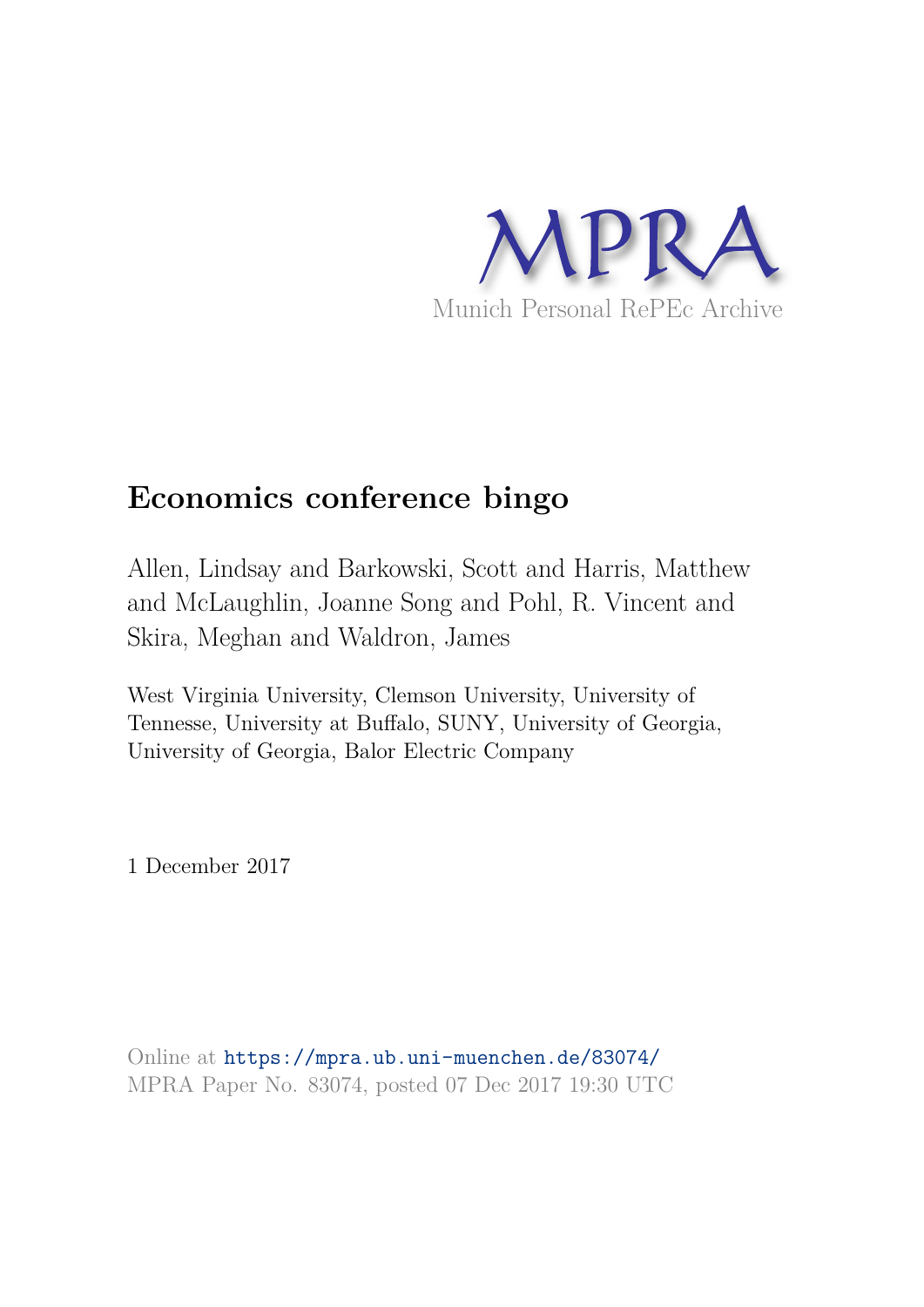## ECONOMICS CONFERENCE BINGO<sup>∗</sup>

Lindsay Allen<sup>†</sup>, Scott Barkowski<sup>‡</sup>, Matthew Harris<sup>§</sup>, Joanne Song McLaughlin,¶R. Vincent Pohl, Meghan Skira,\*\* James Waldron††

December 1st, 2017

## Abstract

We describe a bingo-style game intended to be played at economics conferences. Early results from implementation of the game by economists at conferences suggest that fun increases more than a full standard deviation. Further study of the effects of the game are ongoing.

JEL category: Y90

Copyright 2017 by Lindsay Allen, Scott Barkowski, Matthew Harris, Joanne Song McLaughlin, R. Vincent Pohl, Meghan Skira, and James Waldron. All rights reserved. Short sections of text, not to exceed two paragraphs, may be quoted without explicit permission provided that full credit, including copyright notice, is given to the source.

<sup>∗</sup>We thank Matthew Lewis, who was part of the initial conceptualization for this game and provided a few suggestions for our word list.

<sup>†</sup>Assistant Professor, School of Public Health, West Virginia University, PO Box 9190, Morgantown, WV 26506-9190; lindsay.allen@hsc.wvu.edu; 304-293-1247.

<sup>‡</sup>Corresponding Author. Assistant Professor, The John E. Walker Department of Economics, Clemson University, 240 Sirrine Hall, Clemson, SC 29634; sbarkow@clemson.edu; (864) 656-1892.

<sup>§</sup>Assistant Professor, Department of Economics, University of Tennessee, 722A Stokely Management Center, Knoxville, Tennessee 37996-0570; mharris@utk.edu; (865) 974-5591.

<sup>¶</sup>Assistant Professor, Department of Economics, University at Buffalo, SUNY, 441 Fronczak Hall, Buffalo, NY 14260-1520; jsmclaug@buffalo.edu; (716) 645-8685.

KAssistant Professor, Department of Economics, Terry School of Business, University of Georgia, 620 S Lumpkin St, Athens, GA 30602; pohl@uga.edu; (706) 248-7448.

<sup>∗∗</sup>Assistant Professor, Department of Economics, University of Georgia, B461 Amos Hall, 620 South Lumpkin Street, Athens, GA 30602; skira@uga.edu.

<sup>††</sup>Professional Engineer, Balor Electric Company (a member of ABB), 197 Collins Industrial Blvd., Athens, GA 30601; james.waldron@baldor.abb.com; 706.207.9125.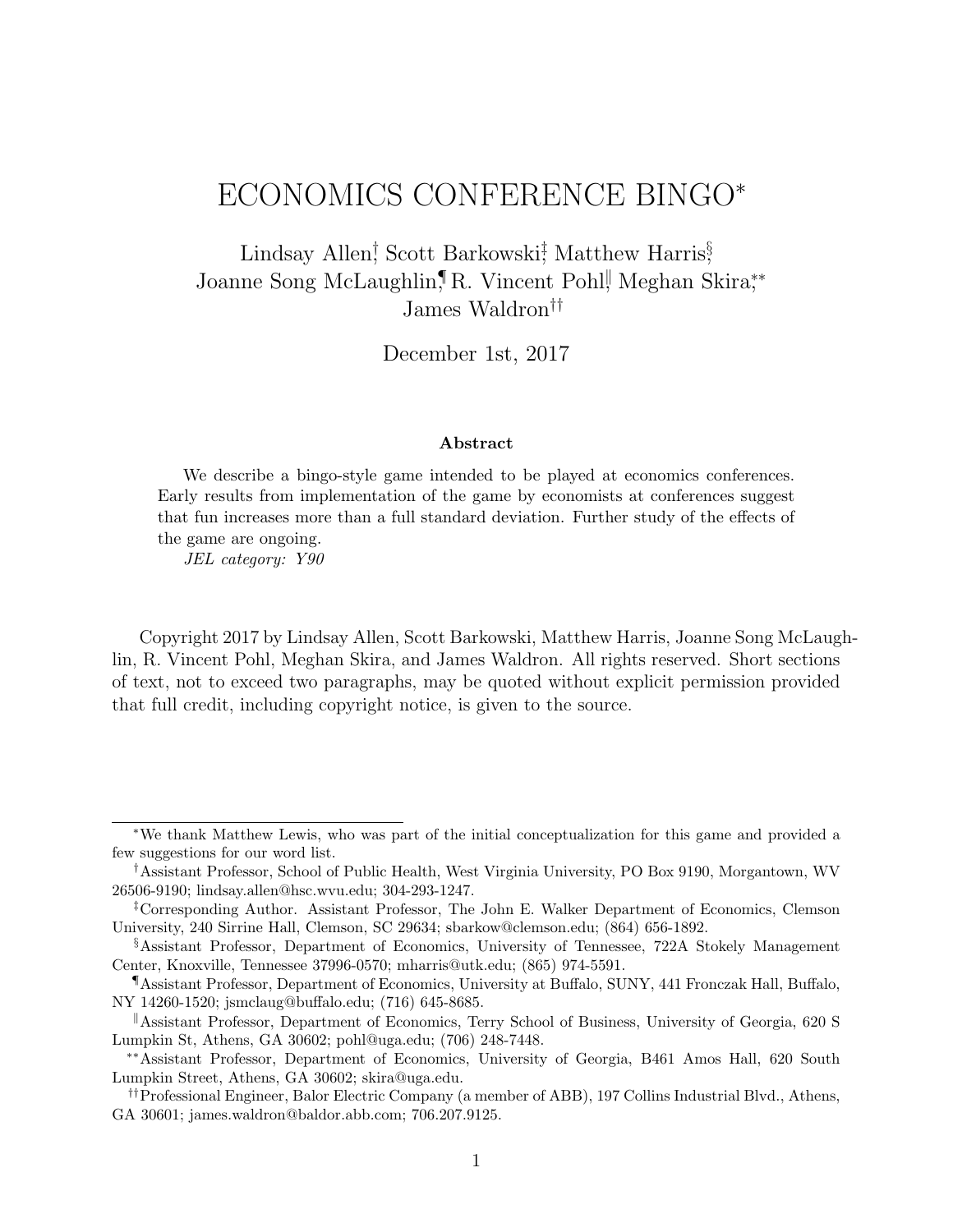The goal of this paper is to enhance the sometimes slow going days of economics conferences by turning them into a basis for exciting gambling! You may be sitting in a drab hotel conference room, wearing khakis or sensible pumps, but you will feel as if you were in a raucous back alley throwing dice!

The rules of the game are more or less standard bingo rules. Each player receives one card at the beginning of a conference day. Players cross off words heard during any presentation or question and answer session. (Note that players' questions of presenters do not count, as they could influence presenters' use of words.) Upon crossing off every word for any row, column, or diagonal, the player must jump up in his or her seat and shout "Bingo!", even if (especially if!) a presentation is ongoing, and then bask in the mystified looks of the session participants.<sup>12</sup> Losing players must applaud (if they are attending the same session) and buy the winner a drink of his or her choice during dinner at the end of the day's sessions (possibly subject to a previously agreed upon maximum cost).

Bingo cards are created using economics conference buzzwords. We have created a core set of 111 words and 1 event, presented in Table 1, that are chosen to be relevant across fields of economics. Thus, specific words like "RBC", "wage gap", and "BLP" are not included, whereas (relatively) more general words like "market", "equilibrium", and "bias" are. Players are free to adapt the word list to their own specific field if desired. In addition to this core list, we have also included two "expansion packs", which make the game more flexible to various conference scenarios. For conferences that have discussants, we include the "Discussant Expansion Pack" (DEP) in Panel A of Table 2, a list of 18 additional events and words likely to occur in the presence of, or be said by, discussants, such as "I really enjoyed this paper" and "I just got this paper". For conferences where difficulties with projector technologies are likely, we include the "Technical Difficulties Expansion Pack" (TEP). This allows players to cross off boxes for projectors that will not start or when events like Windows laptops shutting down and auto updating happen, or when presenters struggling with conference computers make statements like "I'm used to Macs". The TEP list of 15 words and events can be found in Table 2, Panel B.

Each player card has the word "model" on the center space, making it, effectively, a free space. The other 24 spaces should be filled with randomly chosen words from the word list and the optional expansion packs, as each card should be unique from all others. We have included two example player cards in figures 1 and 2. Since creating cards with randomly

<sup>1</sup>For less outgoing players, a substitute method to declare victory could be used, such as sending a group text message reading "Bingo!" to the other players. Substitute methods should be agreed upon by all players ahead of time.

<sup>&</sup>lt;sup>2</sup>In reality, those probably are not looks of puzzlement, but envy or jealousy, because they see the players having fun while they are... well... listening to economics research presentations.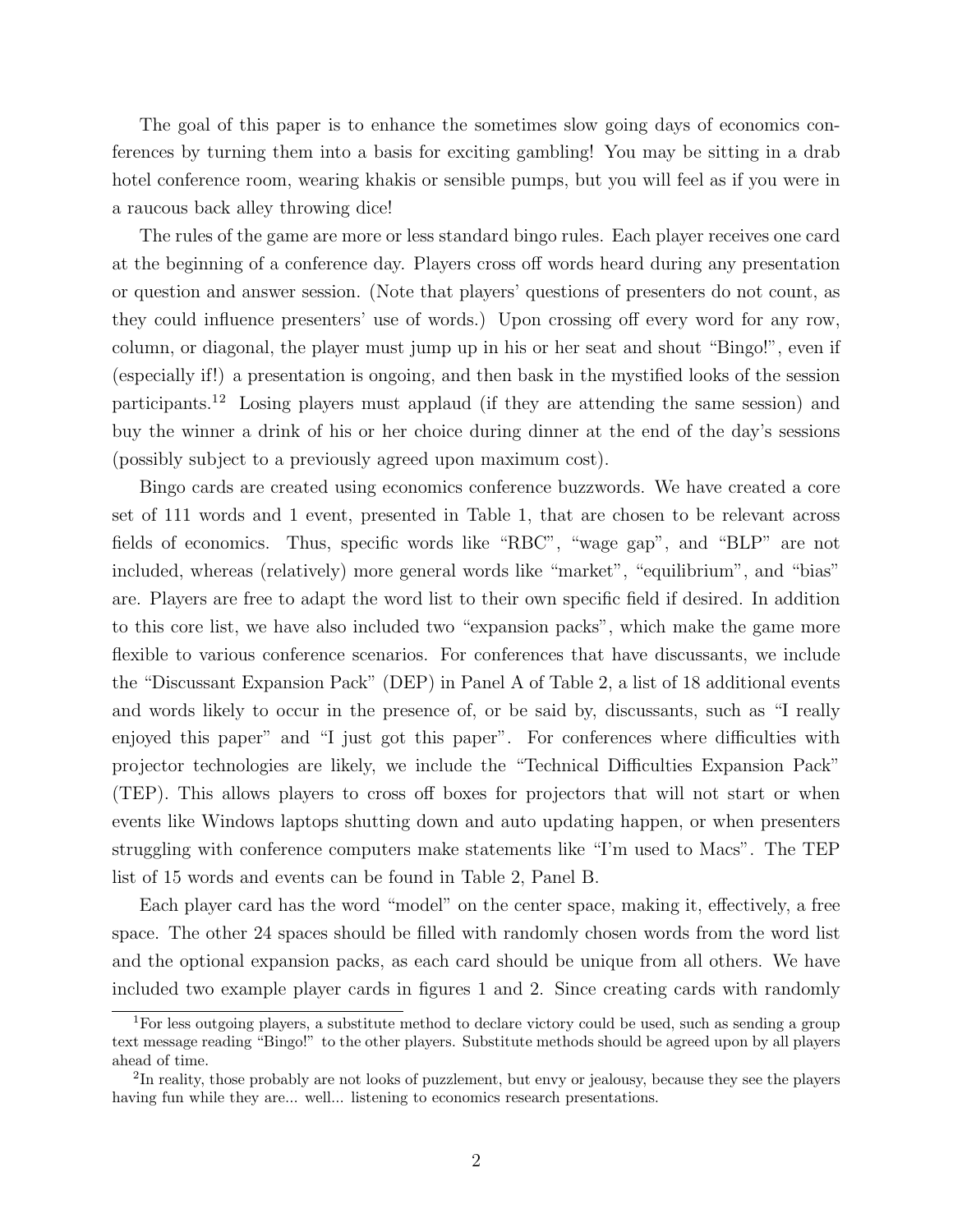chosen words is tedious, we have prepared a public-use latex file that will automatically generate player cards using the word lists below. This file can be obtained from author Barkowski's personal website.<sup>3</sup> Players who develop field specific word lists that would like to share them with the profession can contact the authors who will make them available with their original list.

One of the features of *Economics Conference Bingo* that differentiates it from standard bingo is presence of strategy! Whereas the bingo that is played by legions of retirement home residents is nothing more than an exercise in drawing random numbers, players of Economics Conference Bingo have to engage in the same thing they are always going on about in their seminars: selection. While the words of the player cards are randomly chosen, the presentations players attend are not,<sup>4</sup> so careful selection of sessions attended could be the difference between a player proudly gloating in victory, and having to pay up for a colleagues' drink in utter disgrace. For example, a player with the words "exclusion restriction" or "endogeneity" would probably want to avoid macro or IO sessions, while players with "novel" should avoid health, and those with "labor" would be best served avoiding labor economics sessions. Beyond making the game more challenging and fun, Economics Conference Bingo also has the positive externality of giving economists a reason to actually listen in seminar (for once!). Moreover, it also results in players being exposed to areas of research outside their normal niches. Why else might a health economist, for example, find him- or herself sitting in a Union for Radical Political Economics session other than to cross off the word "Marx"?

Thanks to the introduction of *Economics Conference Bingo*, we look forward to seeing a rare event at the next conferences we attend: economists... having fun!

<sup>&</sup>lt;sup>3</sup>The file uses a lightly modified version of the bingo card generator created by Stackexchange user "Scott" H.", posted at https://tex.stackexchange.com/a/63440 (obtained by Barkowski on November 11, 2017). Barkowski's personal website can be found at https://sites.google.com/site/sbarkowski/.

<sup>4</sup>At least at larger conferences.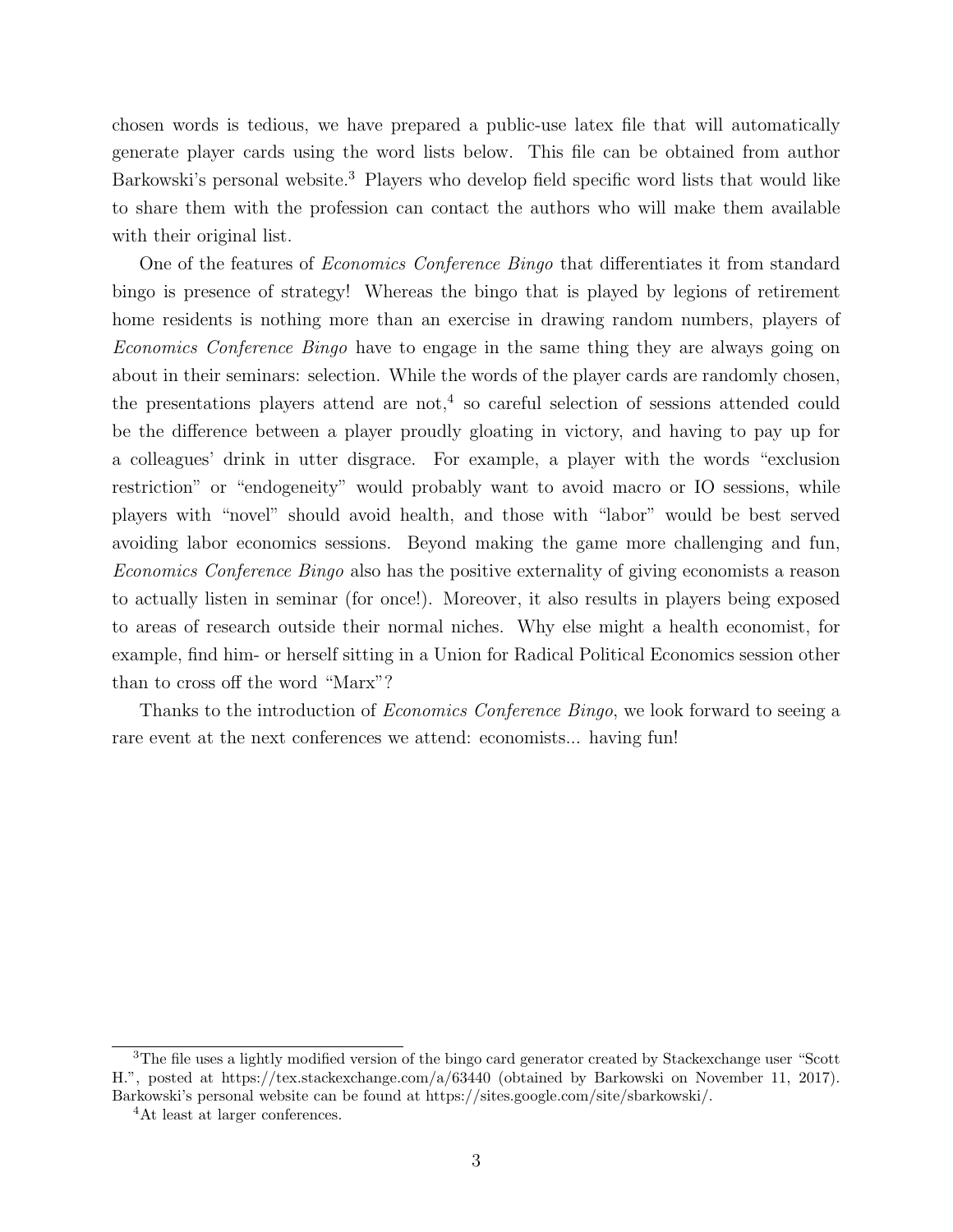| *Disclosure statement     | Endogeneity             | Interaction             | Profit                   |
|---------------------------|-------------------------|-------------------------|--------------------------|
| Adam Smith                | Equilibrium             | Intervention            | Public good              |
| Agent                     | Estimator               | Investment              | Quasi-experiment         |
| Asset                     | Euler                   | Keynes                  | Random assignment        |
| Asymmetric                | Event study             | Labor                   | Random effects           |
| Bayesian                  | Evidence                | Laboratory              | Rational                 |
| Benefit                   | Exclusion restriction   | Least squares           | Reduced form             |
| <b>Bias</b>               | Exogenous               | Log-linear              | Regression discontinuity |
| <b>Budget</b>             | Expectations            | Marginal                | Research design          |
| Calibration               | Externalities           | Market                  | Restricted data          |
| Capital                   | Field experiment        | Marx                    | Robustness check         |
| Causal                    | Firms                   | Model fit               | Sensitivity analysis     |
| Clustered                 | First order condition   | Myopic                  | Serial correlation       |
| Comparative statics       | First stage             | Nash                    | Simulation               |
| Competition               | Fixed effects           | Natural experiment      | Since I'm short on time  |
| Consistent                | Forward-looking         | Non-linear              | Statistical significance |
| Constraint                | Frictions               | Normal good             | Stylized fact            |
| Consumers                 | General equilibrium     | Novel                   | Supply                   |
| Contribution              | Government              | On-the-margin           | Tax                      |
| Cost                      | Heterogeneity           | Opportunity cost        | Theory                   |
| Counterfactual            | Heteroskedasticity      | Optimal                 | Time series              |
| Demand                    | Hypothesis              | Panel data              | Trade-off                |
| Difference-in-differences | Identification          | Parameter               | Transaction costs        |
| Distribution              | I'll skip ahead         | Policy                  | Treatment effect         |
| Dynamic                   | In the interest of time | Preferences             | Triple-difference        |
| Efficient                 | Incentives              | Preferred specification | Unit roots               |
| Elasticity                | Inequality              | Preliminary results     | Unobserved               |
| Empirical                 | Instrument              | Prices                  | Welfare                  |

Table 1: Core Game Bingo Card Word List (\* Indicates an Event, Not a Word or Statement)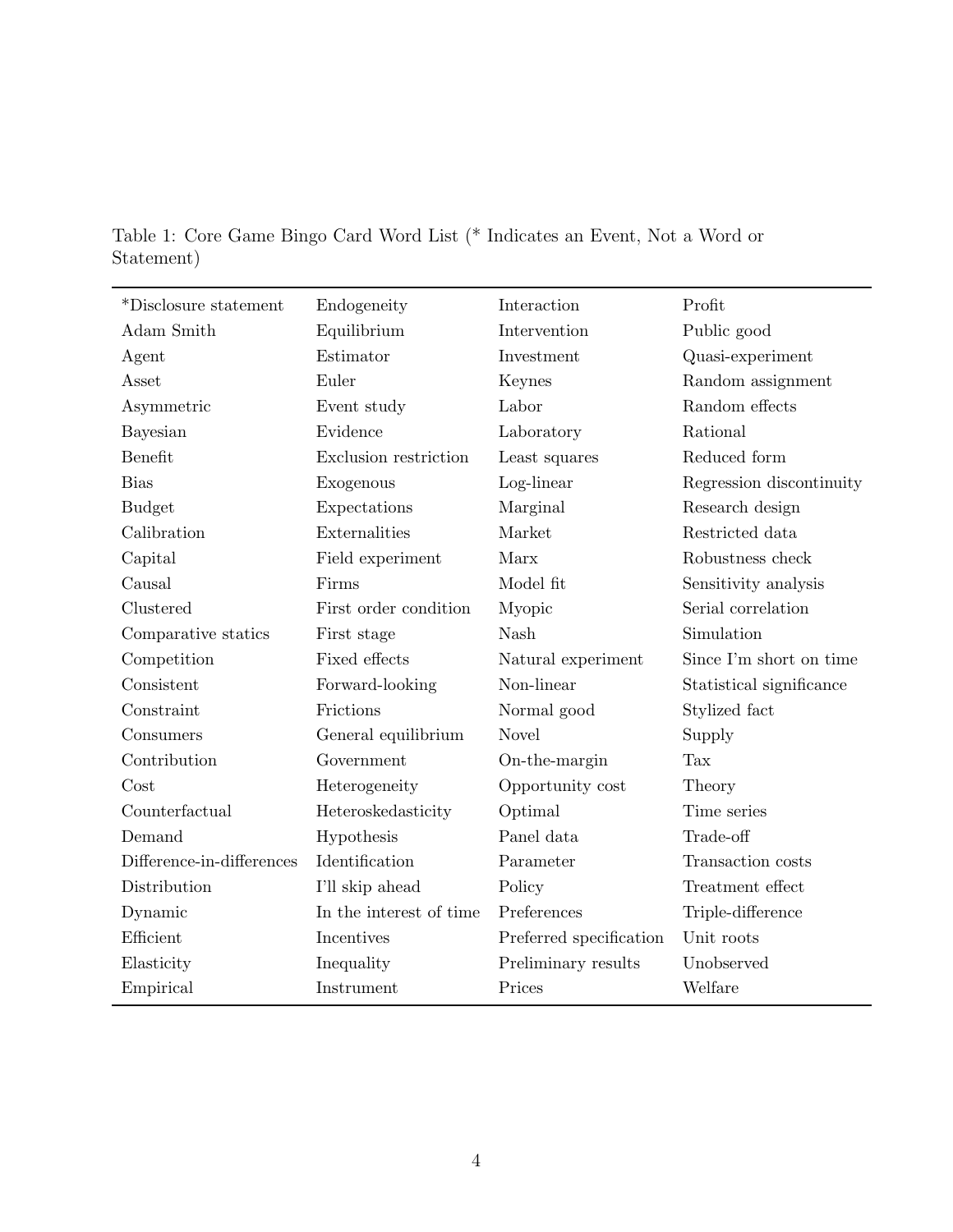| Panel A: Discussant               | Panel B: Technical Difficiulties |  |  |
|-----------------------------------|----------------------------------|--|--|
| *Comments in MS Word file         | *Blue screen of death            |  |  |
| *Promises to send comments        | *Borrowed laptop                 |  |  |
| *Reads handwritten comments       | *Can't find full screen mode     |  |  |
| *Speaks to author, not audience   | *Clicker doesn't work            |  |  |
| *Suggests alternative ID strategy | *Corrupted file                  |  |  |
| *Suggests impossible data         | *Corrupted usb drive             |  |  |
| I just got this paper             | *Missing symbol fonts            |  |  |
| I really like this paper          | *Missing video cable             |  |  |
| I'd be interested to see          | *No signal to projector          |  |  |
| If you could get data on          | *Projector won't start           |  |  |
| Major concern                     | *Screensaver interuption         |  |  |
| Minor comments                    | *Trip over cord                  |  |  |
| One thing I wondered              | *Windows auto updates            |  |  |
| Pleasure to read                  | I'm used to Mac/Apple            |  |  |
| Summary                           | I'm used to PC/Windows           |  |  |
| This isn't my area                |                                  |  |  |
| Timely                            |                                  |  |  |
| Well-written                      |                                  |  |  |

Table 2: Expansion Pack Word Lists (\* Indicates an Event, Not a Word or Statement)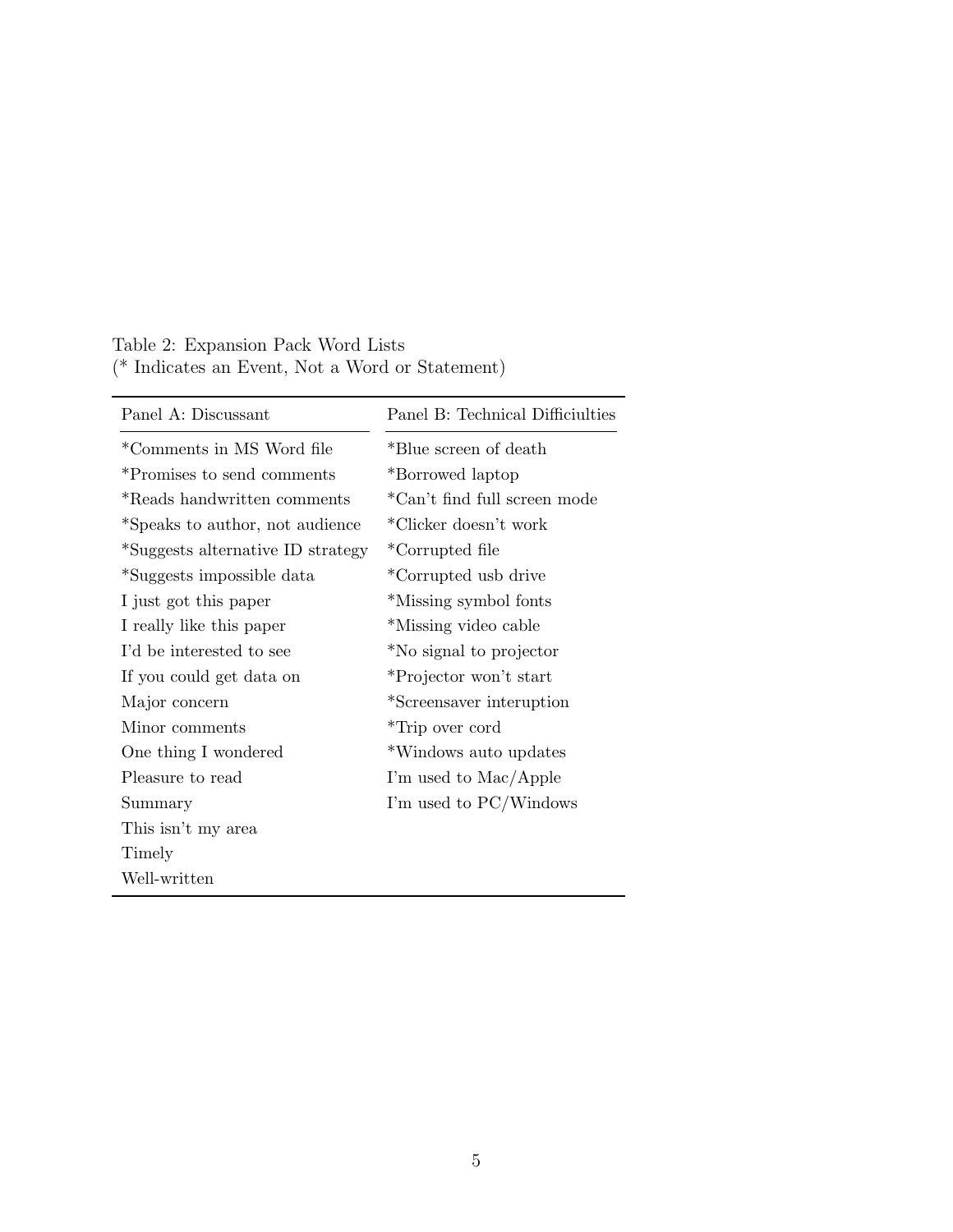Figure 1: Example Bingo Player Card 1 (Core Word List Only) (\* Indicates an Event, Not a Word or Statement)

| Exclusion<br>restriction | Equilibrium    | <b>Nash</b>           | Causal                        | Interaction                |
|--------------------------|----------------|-----------------------|-------------------------------|----------------------------|
| Simulation               | Identification | Triple-<br>difference | Difference-<br>in-differences | Hetero-<br>skedasticity    |
| Normal good              | <b>Bias</b>    | Model<br>(free space) | Least squares                 | <b>Budget</b>              |
| Incentives               | Stylized fact  | Reduced form          | Demand                        | Since I'm<br>short on time |
| Asymmetric               | Tax            | Market                | Preferences                   | Empirical                  |